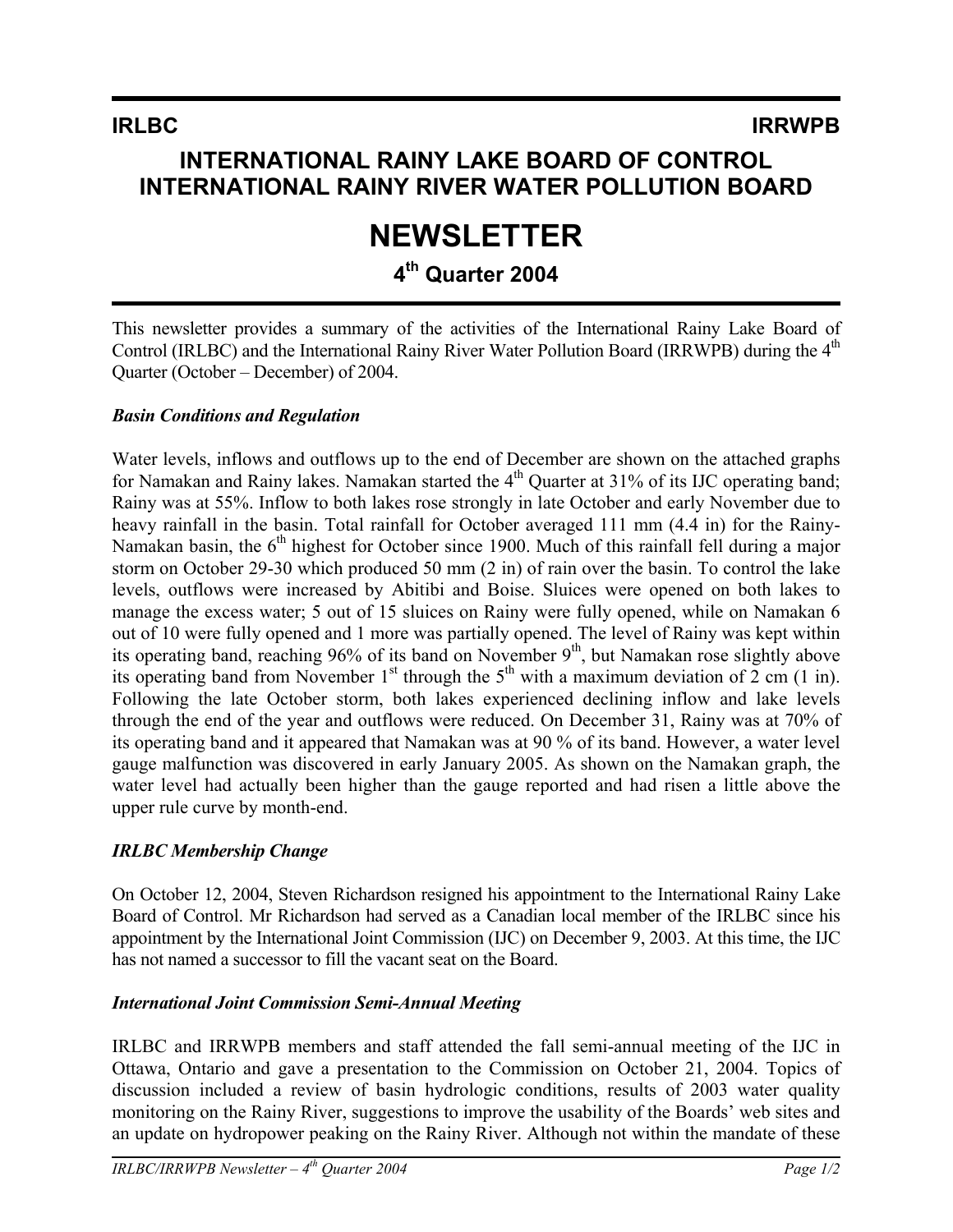Boards, Commissioners also expressed interest in Lake of the Woods water quality concerns that have been voiced recently by public groups in that basin.

It was noted that 2004 basin hydrologic conditions were in the normal range, as contrasted to the high water event of 2002 and the low water event of 2003. The peaking update included a presentation of the draft findings and recommendations of "The Committee on the Environmental Effects of Peaking on Rainy River". A discussion of these draft findings was not included in the Boards' Fall 2004 Report to the IJC, as the Peaking Committee had not yet released its final report. However, the Boards expect to submit a final report on their examination of hydropower peaking to the Commission at its April 2005 semi-annual meeting in Washington, D.C. and this report will include the findings and recommendations of the Peaking Committee.

For additional information, please see the Boards' [Fall 2004 Report](http://www.ijc.org/rel/pdf/IRRWPB-IRLBCjointrpt0401-0409_e.pdf) to the IJC.

#### *Board Meetings Summary*

The IRLBC and IRRWPB held one joint conference call and one meeting during the 4<sup>th</sup> Quarter. A conference call was conducted on October 13, 2004. Key topics of discussion included work on the Boards' Fall 2004 Report to the IJC, preparations for the Fall semi-annual meeting of the IJC in Ottawa, Rainy River hydropower peaking, improvements to the Boards' web sites, preparation of the 3<sup>rd</sup> Quarter Newsletter and the resignation of Steven Richardson from the IRLBC. The Boards also met on October 21<sup>st</sup> in Ottawa to finalize their presentation for the fall semi-annual meeting of the International Joint Commission.

*Questions or comments? Contact the Boards' Secretary:*

*Kari Layman USACE - St. Paul District 190 Fifth Street East St. Paul, Minnesota 55101 - 1638 Phone: 612 290-5424 Fax: 612 290-5841 Email: [Kari.L.Layman@usace.army.mil](mailto:Kari.L.Layman@usace.army.mil)*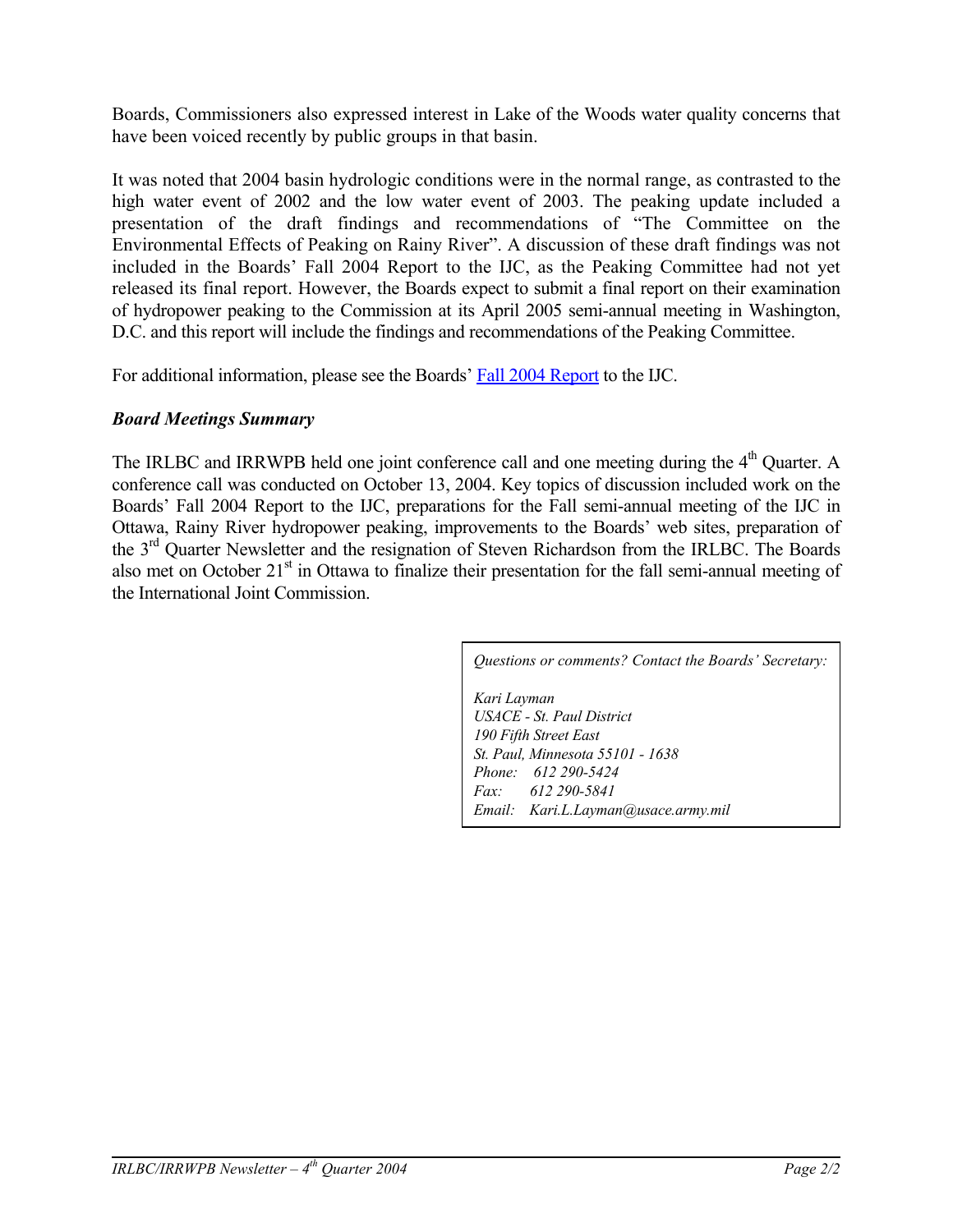